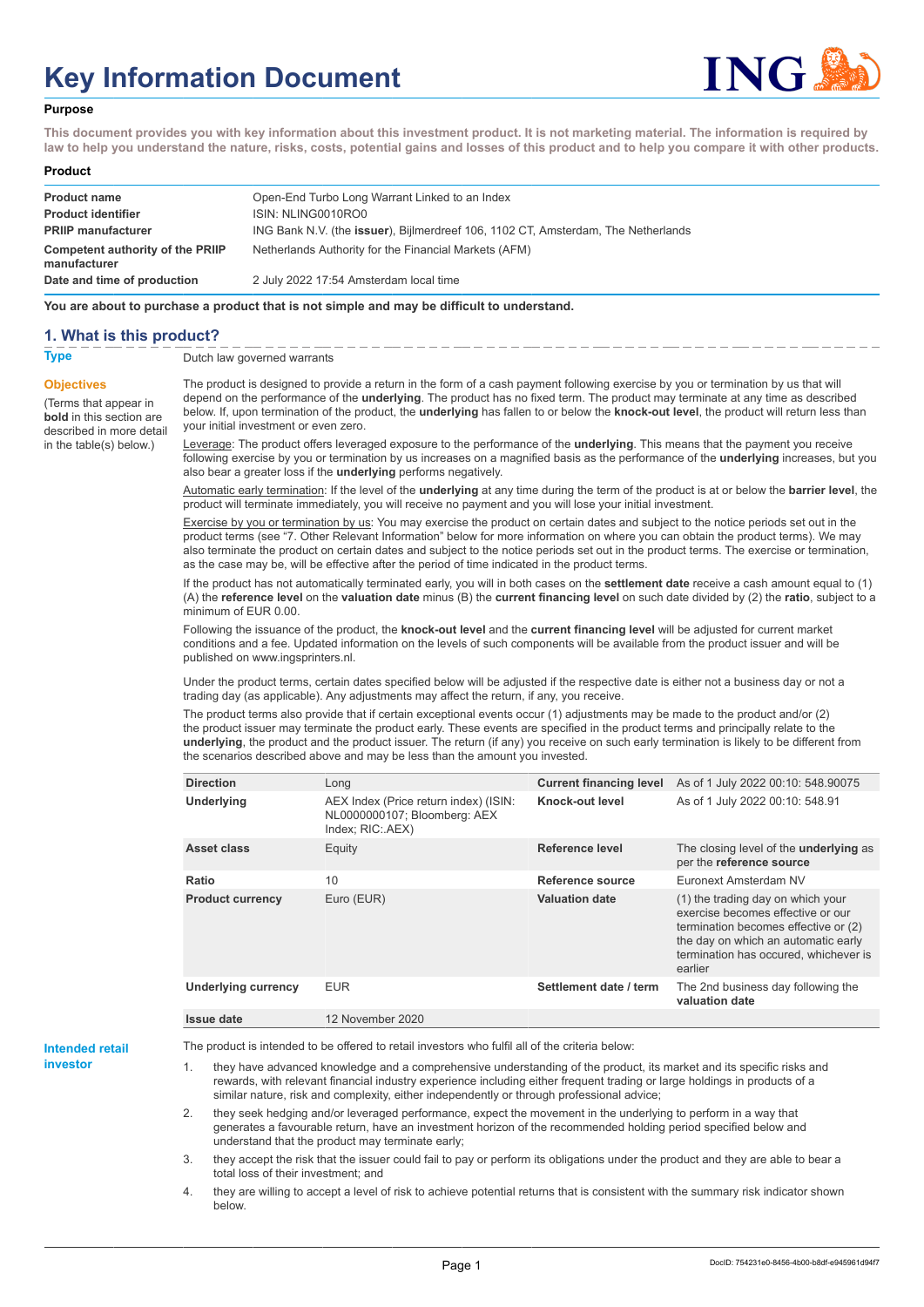# **2. What are the risks and what could I get in return?**

**Risk indicator**

**Performance scenarios**



thereto as specified in the section "7. Other relevant information" below.

#### **Market developments in the future cannot be accurately predicted. The scenarios shown are only an indication of some of the possible outcomes based on recent returns. Actual returns could be lower.**

| <b>Investment: EUR 10,000</b> |                                                                           |                              |
|-------------------------------|---------------------------------------------------------------------------|------------------------------|
| <b>Scenarios</b>              |                                                                           | 1 day                        |
|                               |                                                                           | (Recommended holding period) |
| <b>Stress scenario</b>        | What you might get back after costs<br>Percentage return (not annualised) | EUR 3,415.74<br>$-65.84%$    |
| Unfavourable scenario         | What you might get back after costs<br>Percentage return (not annualised) | EUR 9,256.82<br>$-7.43%$     |
| <b>Moderate scenario</b>      | What you might get back after costs<br>Percentage return (not annualised) | EUR 10,035.05<br>0.35%       |
| <b>Favourable scenario</b>    | What you might get back after costs<br>Percentage return (not annualised) | EUR 10.700.05<br>7.00%       |

The average returns shown in the above table are not annualised, which means they may not be comparable to the average returns shown in other key information documents.

This table shows the money you could get back over the next day under different scenarios, assuming that you invest EUR 10,000.

The scenarios shown illustrate how your investment could perform. The recommended holding period for this product is less than one year. The figures are therefore not calculated on a per year basis, but for the recommended holding period. Figures in this section and "4. What are the costs?" are therefore not comparable with figures given for products with a recommended holding period of at least one year. The scenarios presented are an estimate of future performance based on evidence from the past on how the value of this investment varies, and are not an exact indicator. What you get will vary depending on how the market performs and how long you keep the product. The stress scenario shows what you might get back in extreme market circumstances, and it does not take into account the situation where we are not able to pay you.

This product cannot be easily cashed in. This means it is difficult to estimate how much you would get back if you cash in before the recommended holding period. You will either be unable to cash in early or you will have to pay high costs or make a large loss if you do so.

The figures shown include all the costs of the product itself, but may not include all the costs that you pay to your advisor or distributor. The figures do not take into account your personal tax situation, which may also affect how much you get back.

Buying this product holds that you think the level of the underlying will increase.

Your maximum loss would be that you will lose your investment.

## **3. What happens if ING Bank N.V. is unable to pay out?**

You are exposed to the risk that the issuer might be unable to meet its obligations in connection with the product for instance in the event of bankruptcy or an official directive for resolution action. This may materially adversely affect the value of the product and could lead to you losing some or all of your investment in the product. The product is not a deposit and as such is not covered by any deposit protection scheme.

### **4. What are the costs?**

The Reduction in Yield (RIY) shows what impact the total costs you pay will have on the investment return you might get. The total costs take into account one-off, ongoing and incidental costs.